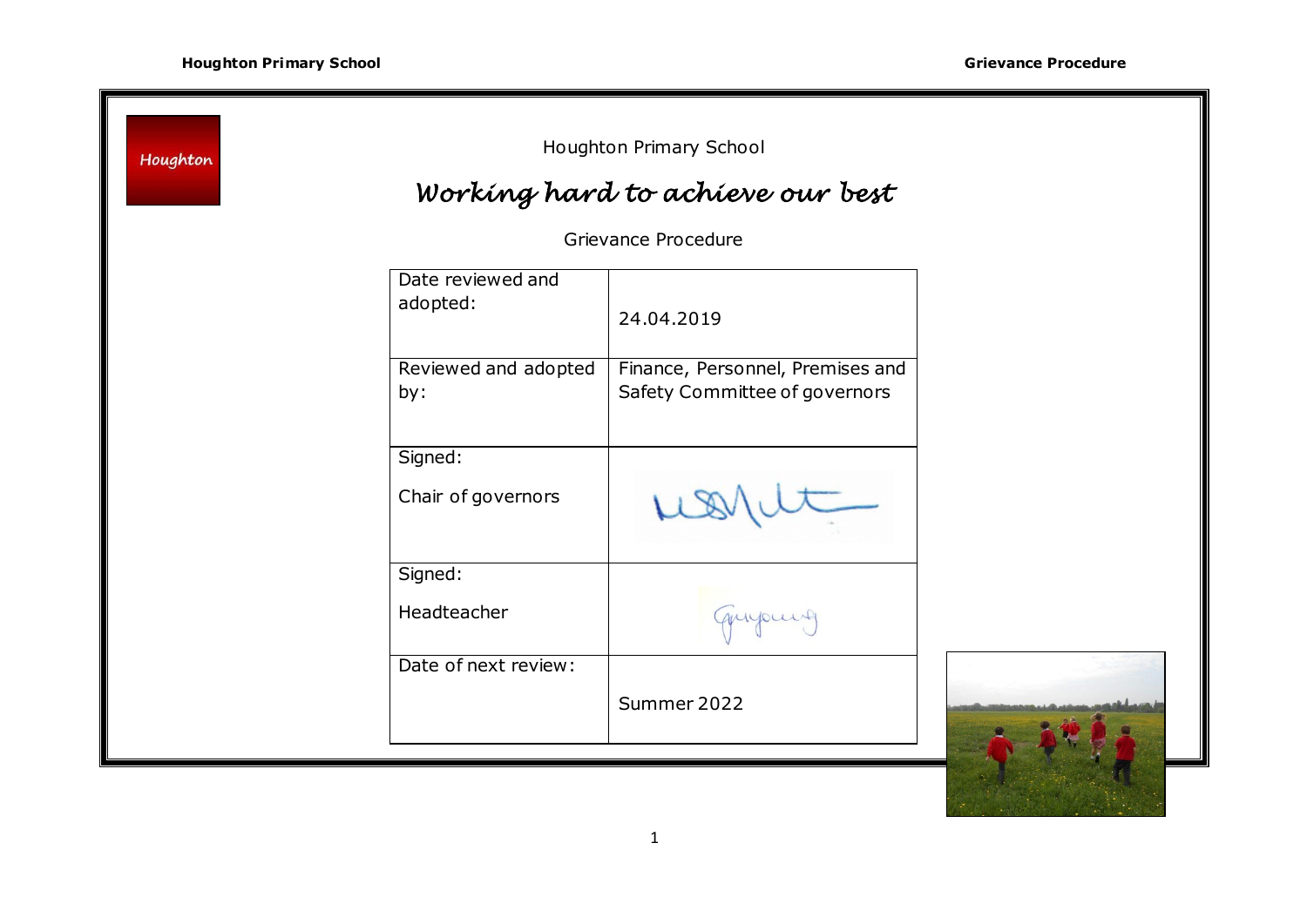# **Houghton Primary School Grievance Procedure**

# **Terms of Reference**

- 1.1. For all employees employed by the Governing Body of Houghton Primary School
- 1.2. Definitions:

"Headteacher" also refers to any other title used to identify the Headteacher, where appropriate, or other senior manager delegated to deal with the matter by the Headteacher.

"Companion" refers to a person chosen by the employee to accompany him/her, who shall be a trade union representative or a workplace colleague.

### **General Principles**

- 1.3. There are a number of issues that can cause grievances at work and these may include working conditions, application or non-application of policies and procedures, environment, relationships with management or colleagues, duties and responsibilities, or work volume. Grievances may relate to discrimination, harassment, bullying or victimisation. The aim of this procedure is to enable any employee to have his/her grievance heard and to seek redress as appropriate. The intention is that grievances should be settled quickly and fairly and should be first dealt with as close to the source as possible.
- 1.4. Where the grievance relates to a matter covered by another procedure for example pay, probation or whistleblowing, then the matter will be dealt with in accordance with the relevant procedure. This grievance procedure may not be used to complain about dismissal or disciplinary action. An employee who is dissatisfied with any formal warning should submit an appeal under the appropriate procedure.
- 1.5. Where an employee raises a grievance during any existing process or procedure that process may be temporarily suspended in order to deal with the grievance. However, where the grievance and the existing process are related, it may be appropriate to deal with both issues concurrently. Management will have discretion to decide which option is appropriate, in all circumstances.

- 1.6. The procedure applies to all employees including the Headteacher and members of the leadership team, full and part-time, permanent and temporary employees. If it is the Headteacher who has a grievance then the Chair of Governors is the person to whom the Headteacher refers to as his/her immediate line manager at Stage 2. If the Headteacher's grievance is not resolved at that stage, the matter should be referred to Stage 3. If individual governors are the subject of the grievance, such person(s) shall not sit with the Appeal Committee but may attend the Governors' Appeal Meeting to present his/her case.
- 1.7. This procedure does not form part of any employee's contract of employment and it may be amended at any time.
- 1.8. An employee who is a member of a trade union may consult that trade union's representative before invoking the grievance procedure, but the employee should normally raise the problem personally with the immediate line manager before involving his/her trade union representative.
- 1.9. Those responsible for dealing with employees' grievances will treat them seriously and attempt to resolve them as quickly as possible. There should be no attempt to block an employee's wish to raise the grievance at a higher level.
- 1.10. Employees should recognise that an investigation may be necessary which may delay the process beyond normal time limits.
- 1.11. At any stage of the procedure the Headteacher and/or Governors may refer to an adviser external to the school for guidance to bring about a resolution of the grievance acceptable to both sides outside the formal procedure. Such conciliation is without prejudice to the position of both parties in the procedure.
- 1.12. The Headteacher and/or senior managers and/or Governors may wish to take advice from the school's HR Adviser before considering a grievance.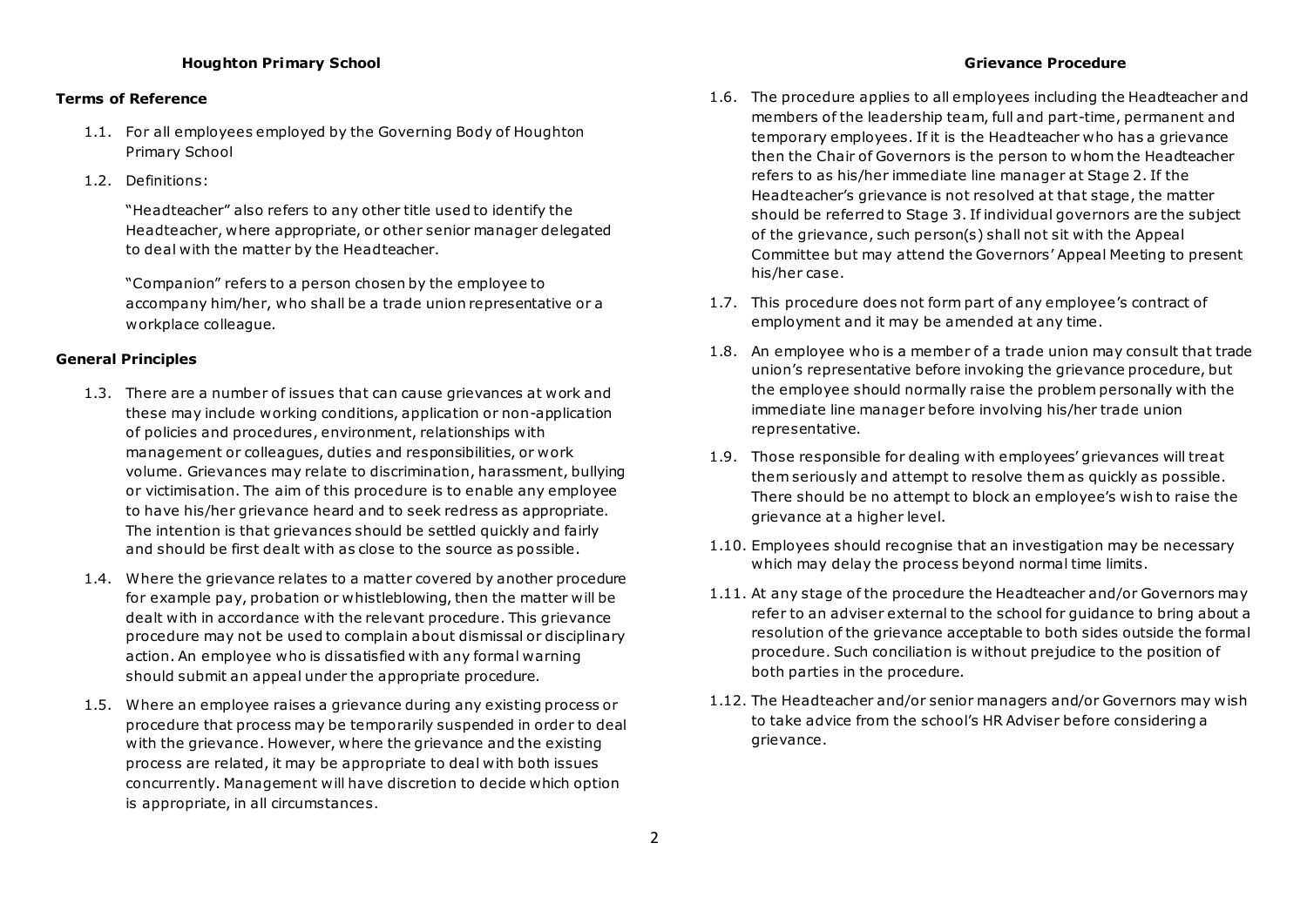## **Houghton Primary School Grievance Procedure**

#### **Stages of the Grievance Procedure**

#### **1.13.Stage 1: Raising Grievances Informally**

Most grievances can be resolved quickly and informally through discussion. If an employee feels unable to speak to the person causing the grievance, then the employee should speak informally to his/her immediate line manager. If this does not resolve the issue, the employee should follow the formal procedure below.

If the employee's grievance is against the line manager personally, the grievance may be referred directly to Stage 2 but it would normally be reasonable to inform the line manager of this intention.

### **1.14.Stage 2: Formal Grievances**

If the employee is not satisfied his/her concerns have been addressed informally, the employee should submit the grievance in writing, indicating that it is a formal grievance, to the Headteacher. The Employee should use the Notification of Grievance Form (Appendix A) to state the grounds of their grievance and the remedy that is being sought.

The Headteacher will normally meet the employee to hear the grievance and reply as soon as possible, normally within 10 working days, even if it is only an interim reply pending further investigation. The Headteacher may be accompanied by another employee, or the school's HR Adviser.

An employee may bring a Companion (see terms of reference) to any formal grievance meeting or appeal meeting under this Stage 2. An employee must tell the person holding the meeting who their chosen Companion is, in good time before the meeting.

At any grievance meeting or appeal meeting, an employee's Companion may make representations and ask questions, but should not answer questions on the employee's behalf.

If an employee's chosen Companion is unavailable at the time a meeting is scheduled and will not be available for more than five working days afterwards, the employee will normally be required to find an alternative Companion.

It may be necessary to carry out an investigation into the grievance. The amount of any investigation required will depend on the nature of the complaints and will vary from case to case. It may involve interviewing and taking statements from the employee, any witnesses, and/or reviewing relevant documents.

The employee must co-operate fully and promptly in any investigation. This may include informing those handling the investigation of the names of any relevant witnesses, disclosing any relevant documents and attending interviews.

An investigation may be started before a grievance meeting is held where this is considered appropriate. In other cases a grievance meeting may be held before deciding what investigation (if any) to carry out. If appropriate and/or necessary, in those cases a further grievance meeting may be held with the employee after the investigation and before a decision is reached.

The Headteacher will write to the employee, following the grievance meeting, to inform the employee of the outcome of the grievance and any further action that will be taken to resolve it.

If the employee raising the grievance is not satisfied with the outcome then the employee may appeal in accordance with Stage 3 below.

### **1.15.Stage 3: Grievance Appeal**

If the grievance has not been resolved to the employee's satisfaction they may appeal in writing, to the Clerk of Governors, setting out the grounds of their appeal, within 10 working days of receiving the written confirmation of the original decision. The employee must detail how they consider the grievance procedure has not been correctly applied, and/or how the outcome was not reasonable or proportionate.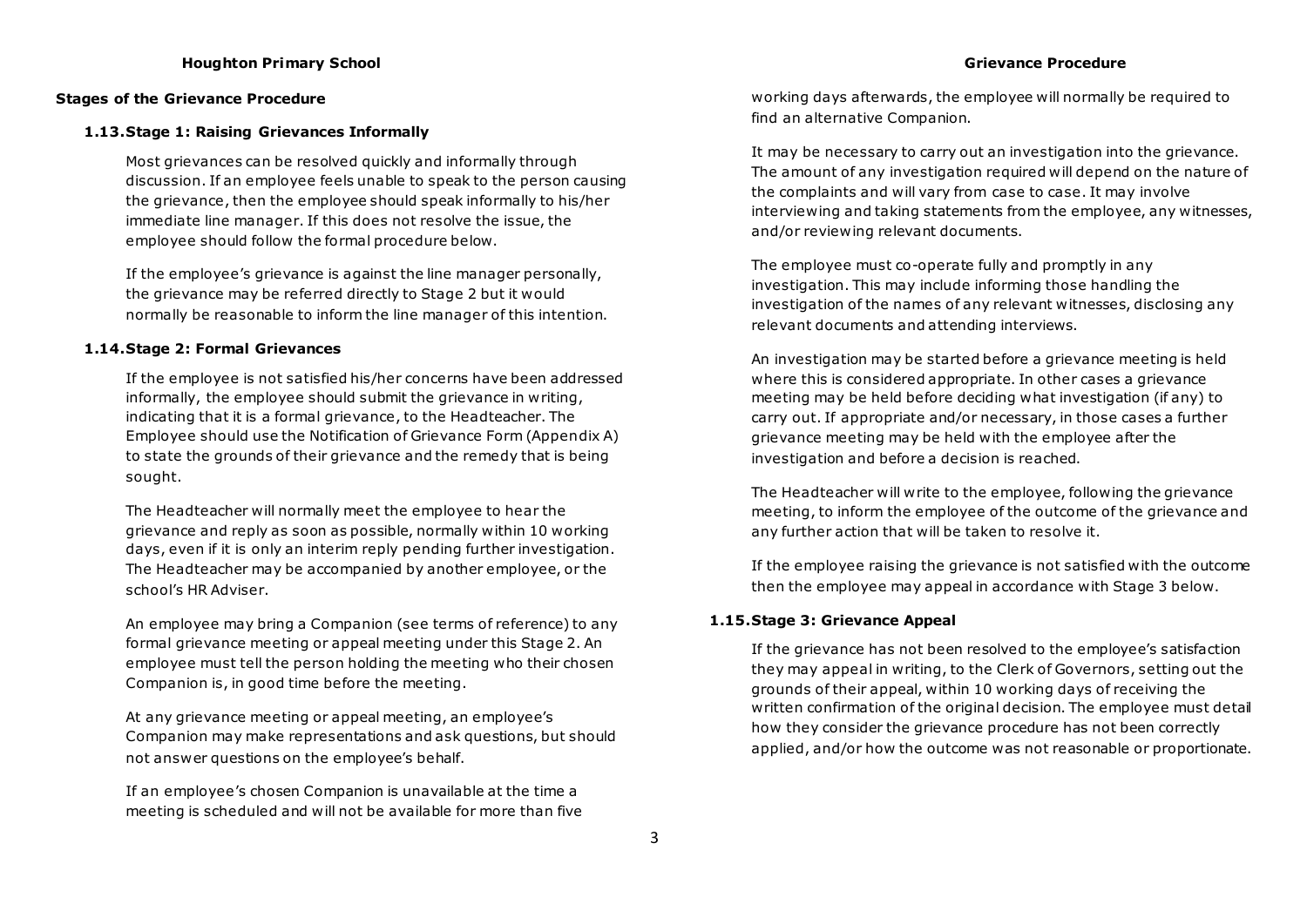# **Houghton Primary School Grievance Procedure**

The appeal will normally be heard as soon as possible after receipt of the appeal letter, by an Appeal Committee of one or more governors, convened by the Clerk to Governors.

The Appeal Committee may have an HR adviser attend the meeting who may also be involved in its private deliberations. The HR adviser, who should not have had any previous involvement in dealing with the grievance, shall not have a vote in the decision of the Appeal Committee.

The Appeal Committee will confirm its final decision in writing, as soon as reasonably possible after the appeal meeting. This is the end of the procedure and there is no further right of appeal.

# April 2019

This Grievance Procedure has been reviewed and adopted by the Finance, Personnel, Premises and Safety Governors Committee.

It will be reviewed every 3 years or sooner if legislation changes.

Next review: Summer 2022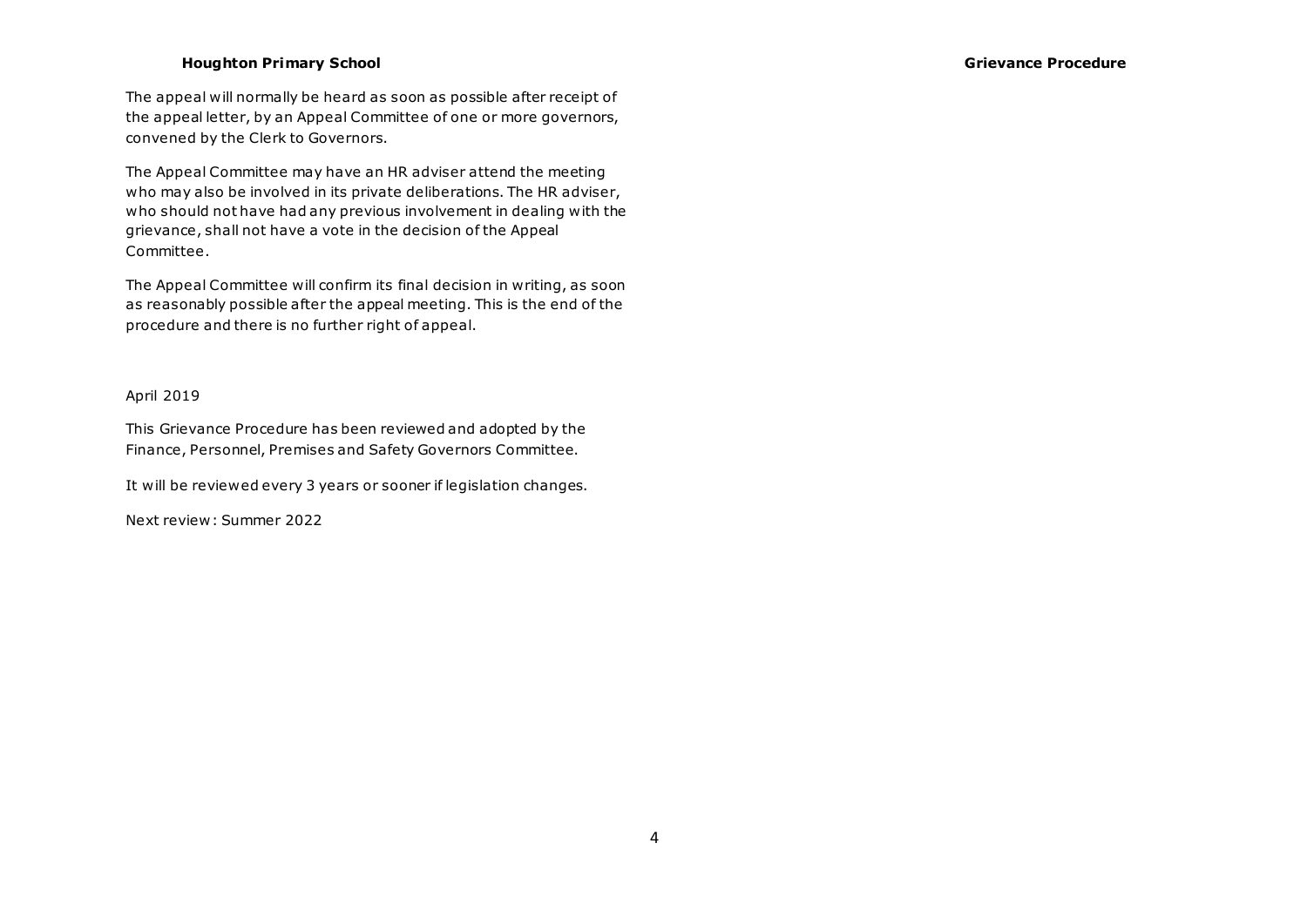# **Appendix A**

# **Employee's Notification of Grievance**

This form should be used to submit a grievance in accordance with Stage 2 of the formal Grievance Procedure, adopted by the Governing Body.

Send the completed Employee's Notification of Grievance Form (Appendix A) to your Line Manager. If your grievance relates to your Line Manager, send it to the Headteacher. If your grievance relates to your Headteacher then send it to the Chair of Governors (or other Governor if the grievance is against the Chair). You are advised to keep a copy. Please be aware that the information will, in normal circumstances, be shared with any person/s complained about. Please think carefully about what you write.

1. Name: \_\_\_\_\_\_\_\_\_\_\_\_\_\_\_\_\_\_\_\_\_\_\_\_\_\_\_\_\_\_\_\_\_\_\_\_\_\_\_\_\_\_\_\_\_

Post held:\_\_\_\_\_\_\_\_\_\_\_\_\_\_\_\_\_\_\_\_\_\_\_\_\_\_\_\_\_\_\_\_\_\_\_\_\_\_\_\_\_\_\_ .

2. Describe briefly:

2.1. The nature of your grievance. Please include all relevant facts, dates and names of people involved and any witnesses. (continue on a separate page if necessary)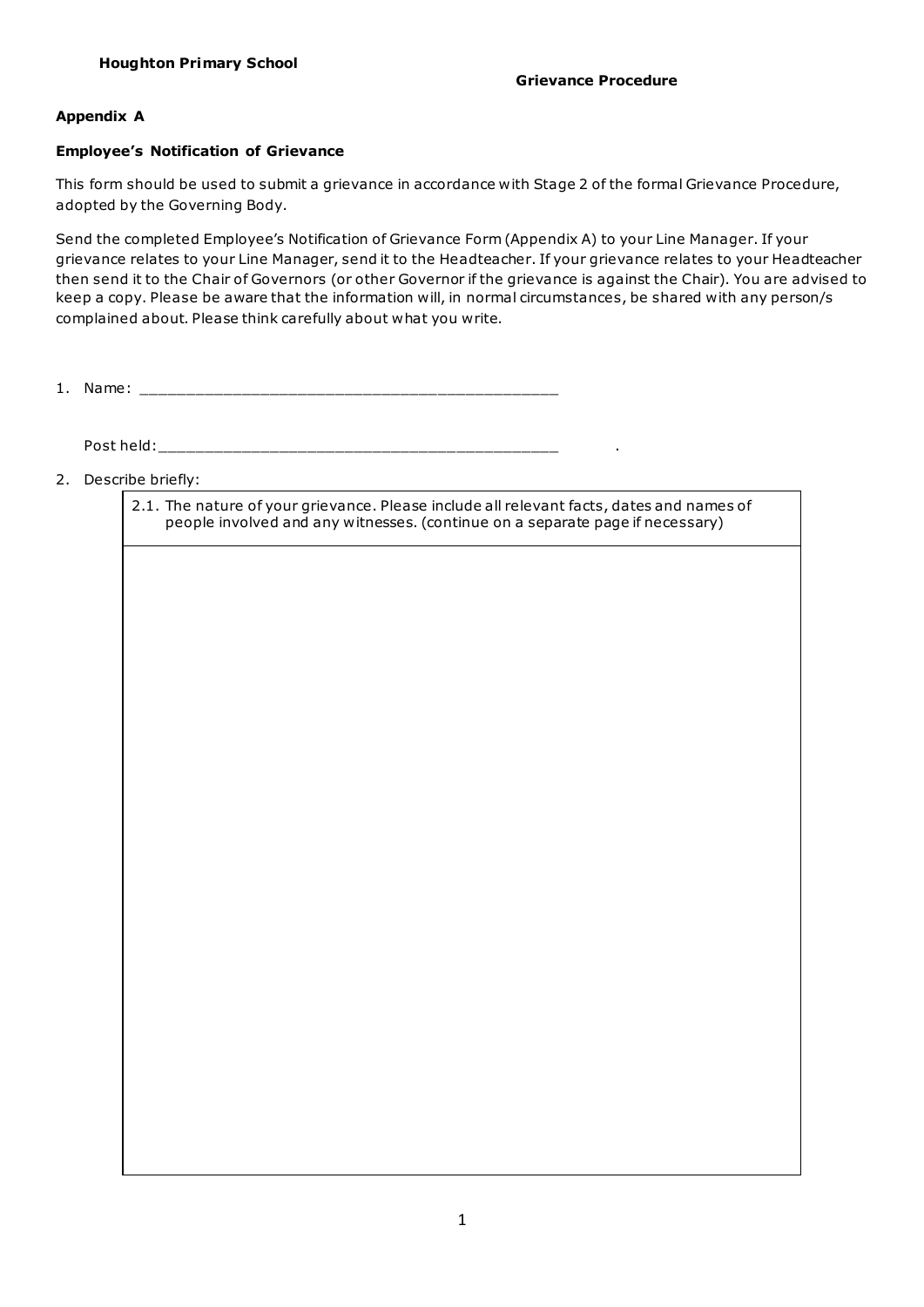| 2.2. When did you first raise your grievance, and with whom? Is this a one-off issue or part<br>of a chain of events? |  |  |  |
|-----------------------------------------------------------------------------------------------------------------------|--|--|--|
|                                                                                                                       |  |  |  |
|                                                                                                                       |  |  |  |
|                                                                                                                       |  |  |  |
|                                                                                                                       |  |  |  |
|                                                                                                                       |  |  |  |
|                                                                                                                       |  |  |  |
|                                                                                                                       |  |  |  |
|                                                                                                                       |  |  |  |
|                                                                                                                       |  |  |  |
|                                                                                                                       |  |  |  |
| 2.3. What action has been taken on your grievance at the informal stage (Stage 1)?                                    |  |  |  |
|                                                                                                                       |  |  |  |
|                                                                                                                       |  |  |  |
|                                                                                                                       |  |  |  |
|                                                                                                                       |  |  |  |
|                                                                                                                       |  |  |  |
|                                                                                                                       |  |  |  |